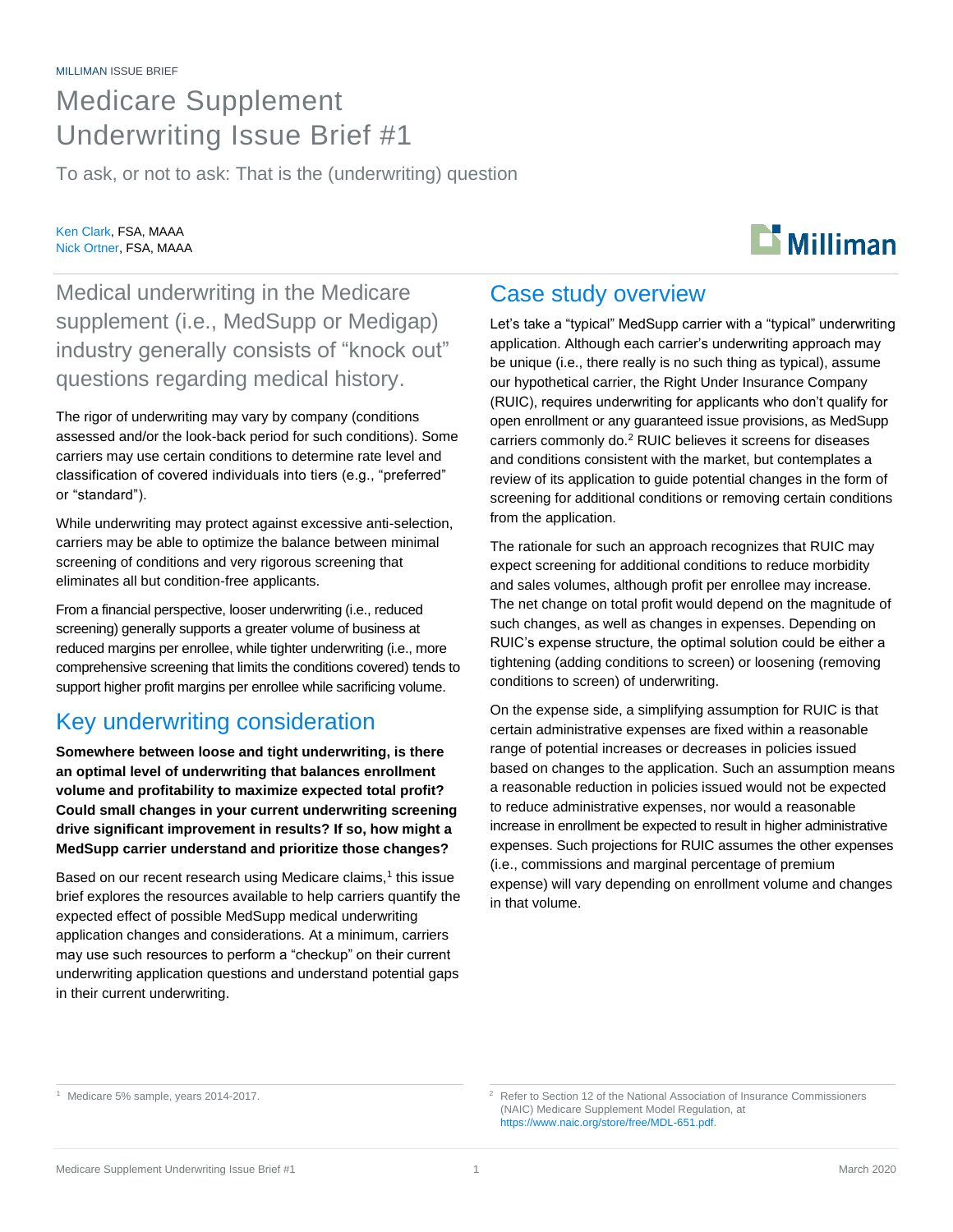# Underwriting change example

We constructed a profit optimization model to track claimants on a longitudinal basis under various medical underwriting and condition screens, based on historical Medicare claims and enrollment information.<sup>3</sup> Our modeling process allows the carrier (i.e., model user) to uncover and project alternative underwriting criteria to produce optimal results, customized to the carrier's specifications and assumptions. An analysis of RUIC's application uncovered multiple alternatives that indicated projected increases in profits:

- In some cases, looser underwriting may optimize results (total profits).
- In our hypothetical case study, tightened underwriting resulted in more situations with optimal results.
- In the extreme, a carrier may consider tightening underwriting to screen for all significant conditions, as identified by hierarchical condition category (HCC) codes. However, such an approach may not optimize total profits, and in the case of RUIC it did not.

Attachment A provides the current applicable screening criteria for evaluating RUIC's current application. Using our optimization model resulted in the following estimates, with optimal results (i.e., maximized total profit) obtained by screening for the following additional conditions:

- Rheumatoid Arthritis and Inflammatory Connective Tissue Disease
- Inflammatory Bowel Disease
- Chronic Ulcer of Skin, Except Pressure

What does this mean exactly? Based on financial assumptions, the addition of screening for these three conditions projects greater total profits than all other combinations, or even screening all significant conditions. Perhaps a combination of four or more conditions might yield even greater total profits but, for purposes of this case study and simplifying the analysis, we limited the number of maximum possible combinations to three.

The total effect would depend on the extent to which applicants with one or more of the above conditions do not have conditions already screened for in the underwriting process. In other words, individuals with one or more of these conditions, who also have one or more conditions that are already screened for, would be declined.

### **OPTIMIZATION MODEL RESULTS**

Figure 1 provides a summary of optimized results from our optimization model and the detail shown in Attachment B, reflecting calculations over a theoretical 10-year policy life and assuming a 4.0% discount rate.

#### **FIGURE 1: OPTIMIZATION MODEL RESULTS SCENARIO #1 (\$ MILLION)**

#### **BASELINE ("CURRENT UNDERWRITING")**

| Polices Sold                         | 30,000  |
|--------------------------------------|---------|
| PV of Premium                        | \$232.2 |
| PV of Claims                         | \$151.2 |
| PV Commissions and Variable Expenses | \$48.0  |
| <b>PV Fixed Admin Expenses</b>       | \$18.2  |
| <b>Net Gain</b>                      | \$15.0  |

#### **ALTERNATIVE ("OPTIMAL") SCREENING**

| Polices Sold                         | 28,724  |
|--------------------------------------|---------|
| <b>PV of Premium</b>                 | \$222.5 |
| PV of Claims                         | \$139.5 |
| PV Commissions and Variable Expenses | \$45.9  |
| PV Fixed Admin Expenses              | \$18.2  |
| <b>Net Gain</b>                      | \$18.9  |
| Change in Net Gain                   | \$3.9   |

Key conclusions include the following:

- A projected increase in profits of roughly \$3.8 million on \$232 million in baseline premium, driven by the combination of the following elements:
	- A 4.3% reduction in sales, with proportional reductions to premium revenue, commission expenses, and variable expenses. In this example, we assumed no change to fixed administrative expenses.
	- A 7.7% decline in claims, an amount greater than the proportional estimated reduction in premium, commissions, and variable expenses.
- Keep in mind this model reflects estimated changes in medically underwritten business only. Overall experience would be expected to have a higher loss ratio when open enrollment (OE) and guaranteed issue (GI) business is included. In addition, gains over the first six years reflect relatively high initial commission levels.

<sup>3</sup> Medicare 5% sample, years 2014-2017.

Medicare Supplement Underwriting Issue Brief #1 2 2 2 2 2 March 2020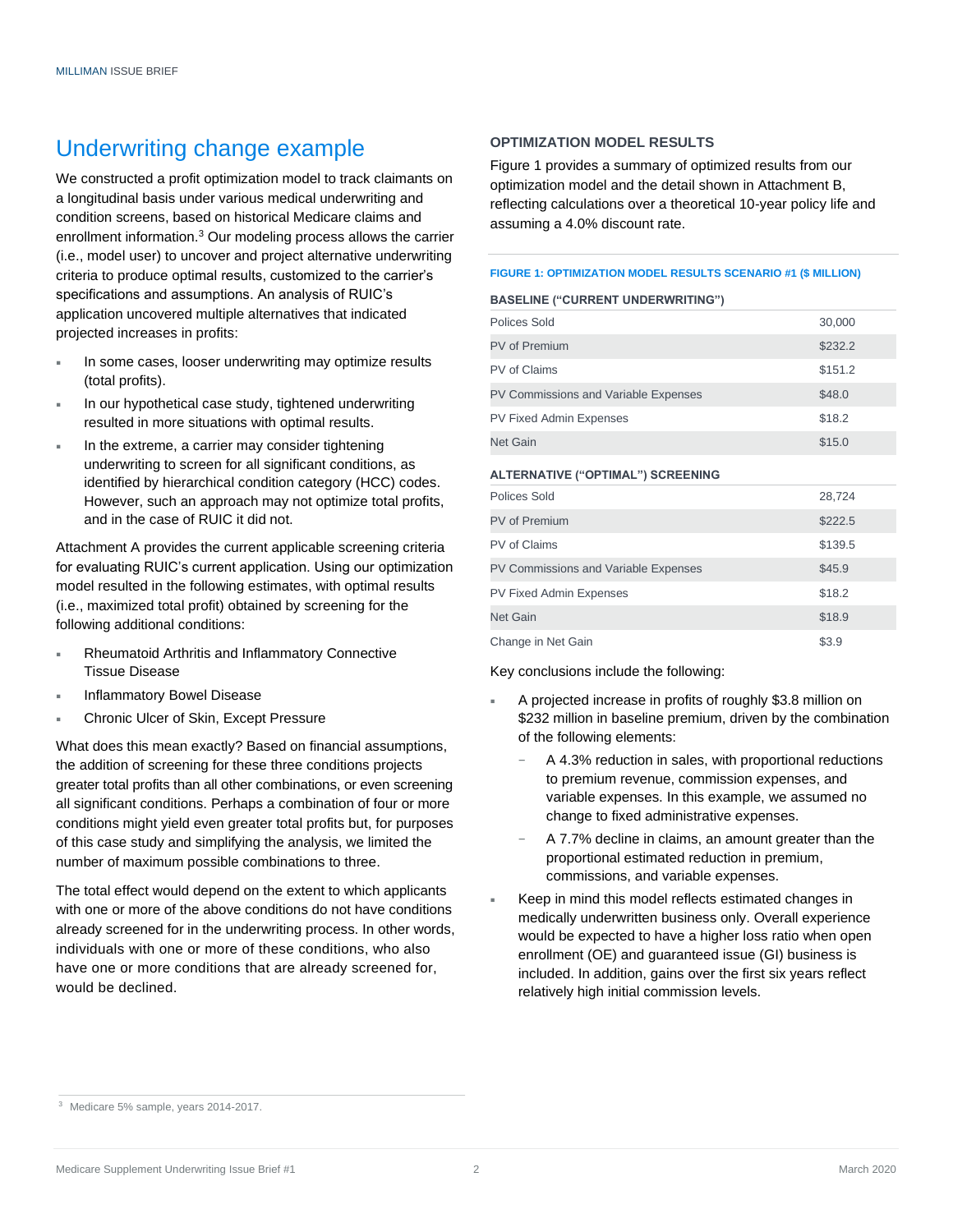As noted earlier, Attachment B provides the detailed projection results for background. Expected profits are particularly sensitive to the interaction of baseline loss ratio and expense assumptions. The optimization process cycles through multiple combinations of screening alternatives to find the setting that maximizes the change in total profits. This phenomenon occurs because projected increases in total profits only occur when the reduction in claims exceeds the reduction in premium and expenses. The prospects for significantly increased profits by screening for additional conditions also depend on the current underlying level of screening (i.e., strength of underwriting).

# Hypotheses, assumption sensitivity, and uses of the modeling and research

Our optimization model indicates that additional screening makes more sense if the baseline profitability is not already high. In other words, in a competitive environment, the more profitable you already are, the harder it is to be more profitable. Typical financial results in the competitive MedSupp industry don't lend themselves to ongoing excessive profits, nor are the exceptions likely looking for the solutions we present here.

While we only reviewed the first 10 years, a view using lifetime results may exhibit higher renewal profits, as commission expenses tend to drop significantly beyond year 10. Rather than predicting future profits, this process solves for optimal profits based on company-specific metrics and customizable baseline assumptions and underwriting scenarios.

One hypothesis may be that your carrier would gain from screening all significant conditions. On the other hand, if the need for volume or scale looms as a larger challenge for you, perhaps you need to prioritize where to adjust underwriting. "Optimal" gains would likely vary by case, and may differ from an immediate answer to "tighten underwriting." The underwriting modeling available has a myriad of uses, with the flexibility to test alternative scenarios:

 True optimization may combine screening for a few other new conditions with removing other conditions from the current screening process. Each carrier's new screened and unscreened conditions may vary. Users can expand to combinations of new screenings of conditions to understand the varying gains projected, and/or consider the projected effect from removing conditions (or combinations of conditions) from screening.

- Further applications of the model may establish customized thresholds for projected total profit and/or enrollment (or thresholds for changes to those measures), and test sensitivity around those thresholds. We can also customize assumptions to be more in tune with different projection periods than the 10-year period described in our example (e.g., lifetime, or shorter-term periods).
- Predictive analytics are an emerging investigation tool to help identify key conditions, capture the spectrum of condition combinations, and ultimately assist with finding application changes with the highest projected likelihood for optimized profits.

## **Conclusion**

An optimal, or even improved, level of underwriting isn't going to be a "one size fits all" proposition for MedSupp carriers. The optimal underwriting approach in each unique case depends on a carrier's current competitive position, distribution model and scale, current and target profit margins and performance benchmarks, and commissions and operating expenses. Whether the goal is to overhaul your underwriting questions, tweak the application to yield improved results, or just perform an application "checkup" to guide future decision-making, MedSupp carriers may achieve potentially significant gains through an evaluation of Medicare claims resources and tools.

## What's next?

In the issue brief to follow, we will explore underwriting considerations for the world after the Medicare Access and CHIP Reauthorization Act of 2015 (MACRA), with no plan C/F issues for new Medicare eligibles.

## Caveats and limitations

Modeling based on Medicare historical claims will not capture the entire spectrum of true underwriting, as such modeling is limited to the conditions identified by HCC codes and ignores use of other underwriting tools and expertise (follow-up interviews, prescription drug screens, etc.). Historical claims may differ from future projection periods due to differences in claims longevity, severity, and other factors.

In addition, the modeled projections are based on a limited chronological range of data, which may not capture the underwriting process as reflected in screening based on look-back periods. However, our model is intended to identify the relative incremental effect of differences in underwriting applications.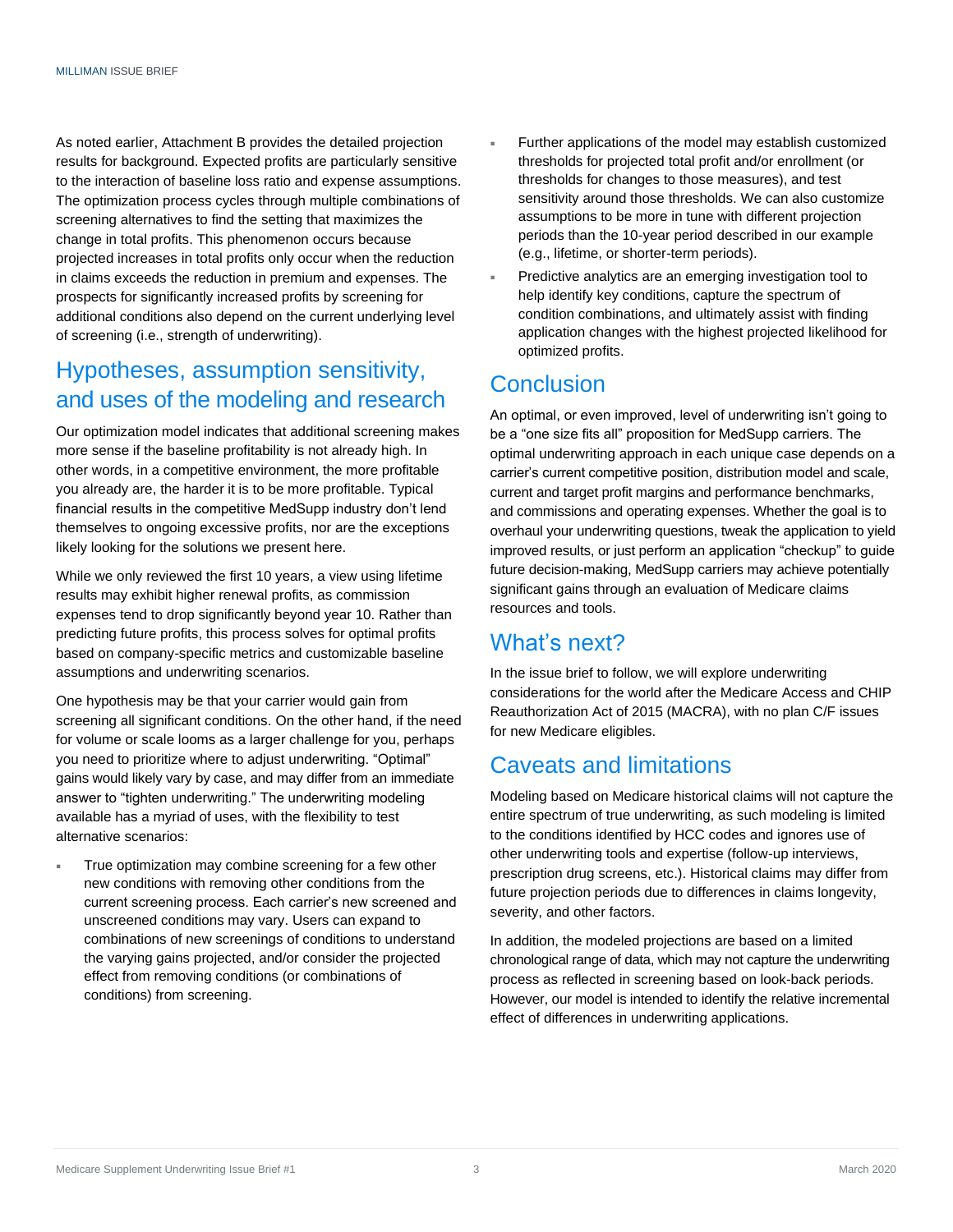As noted previously, actual carrier results are sensitive to underlying assumptions and changes going forward that are customizable to the carrier, as appropriate. We noted simplifying administrative expense assumptions for our example, and other critical performance assumptions include persistency, premium and claims trend, discount rates, and the distribution model. We relied on historical data to support the projections, as well as a number of critical assumptions that may be unique to the case profiled. Future company experience would vary from the projections and each carrier's experience may diverge from one another because of reliance on different baseline data and/or use of different supporting assumptions.

This issue brief is intended to demonstrate the capabilities of our MedSupp underwriting optimization model and is not intended to provide results for any one company.

Ken Clark, principal and consulting actuary for Milliman, and Nick Ortner, consulting actuary for Milliman, are members of the American Academy of Actuaries and meet the qualification standards of the American Academy of Actuaries to render the actuarial opinion contained herein.

# $\mathbf{D}$  Milliman

Milliman is among the world's largest providers of actuarial and related products and services. The firm has consulting practices in life insurance and financial services, property & casualty insurance, healthcare, and employee benefits. Founded in 1947, Milliman is an independent firm with offices in major cities around the globe.

#### [milliman.com](http://www.milliman.com/)

#### **CONTACT**

Ken Clark [ken.clark@milliman.com](mailto:ken.clark@milliman.com)

Nick Ortner [nick.ortner@milliman.com](mailto:nick.ortner@milliman.com)

© 2020 Milliman, Inc. All Rights Reserved. The materials in this document represent the opinion of the authors and are not representative of the views of Milliman, Inc. Milliman does not certify the information, nor does it guarantee the accuracy and completeness of such information. Use of such information is voluntary and should not be relied upon unless an independent review of its accuracy and completeness has been performed. Materials may not be reproduced without the express consent of Milliman.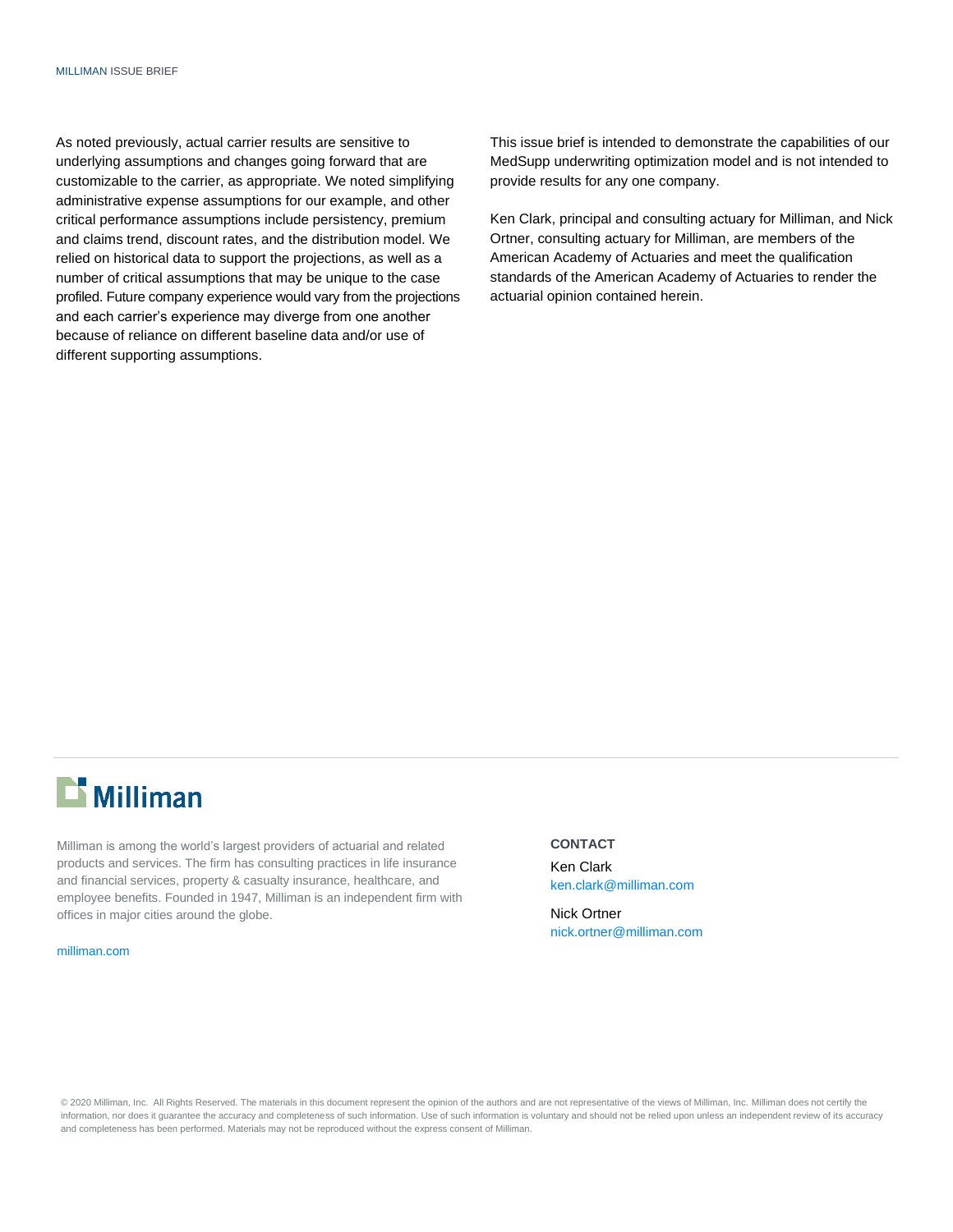### **ATTACHMENT A: CURRENT APPLICABLE MEDICARE SUPPLEMENT SCREENING CRITERIA FOR RIGHTUNDER INSURANCE COMPANY**

| <b>DESCRIPTION</b>                                                       | <b>HCC</b>        | <b>ALLOW ISSUE?</b> |
|--------------------------------------------------------------------------|-------------------|---------------------|
| <b>HIV/AIDS</b>                                                          | HCC1              | No                  |
| Septicemia, Sepsis, Systemic Inflammatory Response Syndrome/Shock        | HCC <sub>2</sub>  | No                  |
| Opportunistic Infections                                                 | HCC <sub>6</sub>  | Yes                 |
| Metastatic Cancer and Acute Leukemia                                     | HCC <sub>8</sub>  | <b>No</b>           |
| Lung and Other Severe Cancers                                            | HCC <sub>9</sub>  | <b>No</b>           |
| Lymphoma and Other Cancers                                               | HCC10             | <b>No</b>           |
| Colorectal, Bladder, and Other Cancers                                   | HCC11             | <b>No</b>           |
| Breast, Prostate, and Other Cancers and Tumors                           | HCC12             | <b>No</b>           |
| Diabetes with Acute Complications                                        | HCC17             | Yes                 |
| Diabetes with Chronic Complications                                      | HCC18             | <b>No</b>           |
| Diabetes without Complication                                            | HCC19             | Yes                 |
| Protein-Calorie Malnutrition                                             | HCC21             | Yes                 |
| <b>Morbid Obesity</b>                                                    | HCC <sub>22</sub> | Yes                 |
| Other Significant Endocrine and Metabolic Disorders                      | HCC <sub>23</sub> | No                  |
| End-Stage Liver Disease                                                  | HCC27             | No                  |
| Cirrhosis of Liver                                                       | HCC28             | <b>No</b>           |
| <b>Chronic Hepatitis</b>                                                 | HCC29             | <b>No</b>           |
| Intestinal Obstruction/Perforation                                       | HCC33             | Yes                 |
| <b>Chronic Pancreatitis</b>                                              | HCC34             | No                  |
| Inflammatory Bowel Disease                                               | HCC35             | Yes                 |
| Bone/Joint/Muscle Infections/Necrosis                                    | HCC39             | <b>No</b>           |
| Rheumatoid Arthritis and Inflammatory Connective Tissue Disease          | HCC40             | Yes                 |
| Severe Hematological Disorders                                           | HCC46             | No                  |
| Disorders of Immunity                                                    | HCC47             | <b>No</b>           |
| Coagulation Defects and Other Specified Hematological Disorders          | HCC48             | <b>No</b>           |
| Drug/Alcohol Psychosis                                                   | HCC54             | No                  |
| Drug/Alcohol Dependence                                                  | HCC55             | <b>No</b>           |
| Schizophrenia                                                            | HCC57             | <b>No</b>           |
| Major Depressive, Bipolar, and Paranoid Disorders                        | HCC58             | <b>No</b>           |
| Quadriplegia                                                             | HCC70             | No                  |
| Paraplegia                                                               | HCC71             | No                  |
| Spinal Cord Disorders/Injuries                                           | HCC72             | No                  |
| Amyotrophic Lateral Sclerosis and Other Motor Neuron Disease             | HCC73             | No                  |
| Cerebral Palsy                                                           | HCC74             | No                  |
| Myasthenia Gravis/Myoneural Disorders, Inflammatory and Toxic Neuropathy | HCC75             | No                  |
| Muscular Dystrophy                                                       | HCC76             | No                  |
| <b>Multiple Sclerosis</b>                                                | HCC77             | No                  |
| Parkinson's and Huntington's Diseases                                    | HCC78             | No                  |
| Seizure Disorders and Convulsions                                        | HCC79             | No                  |
| Coma, Brain Compression/Anoxic Damage                                    | HCC80             | No                  |
| Respirator Dependence/Tracheostomy Status                                | HCC82             | No                  |
| <b>Respiratory Arrest</b>                                                | HCC83             | No                  |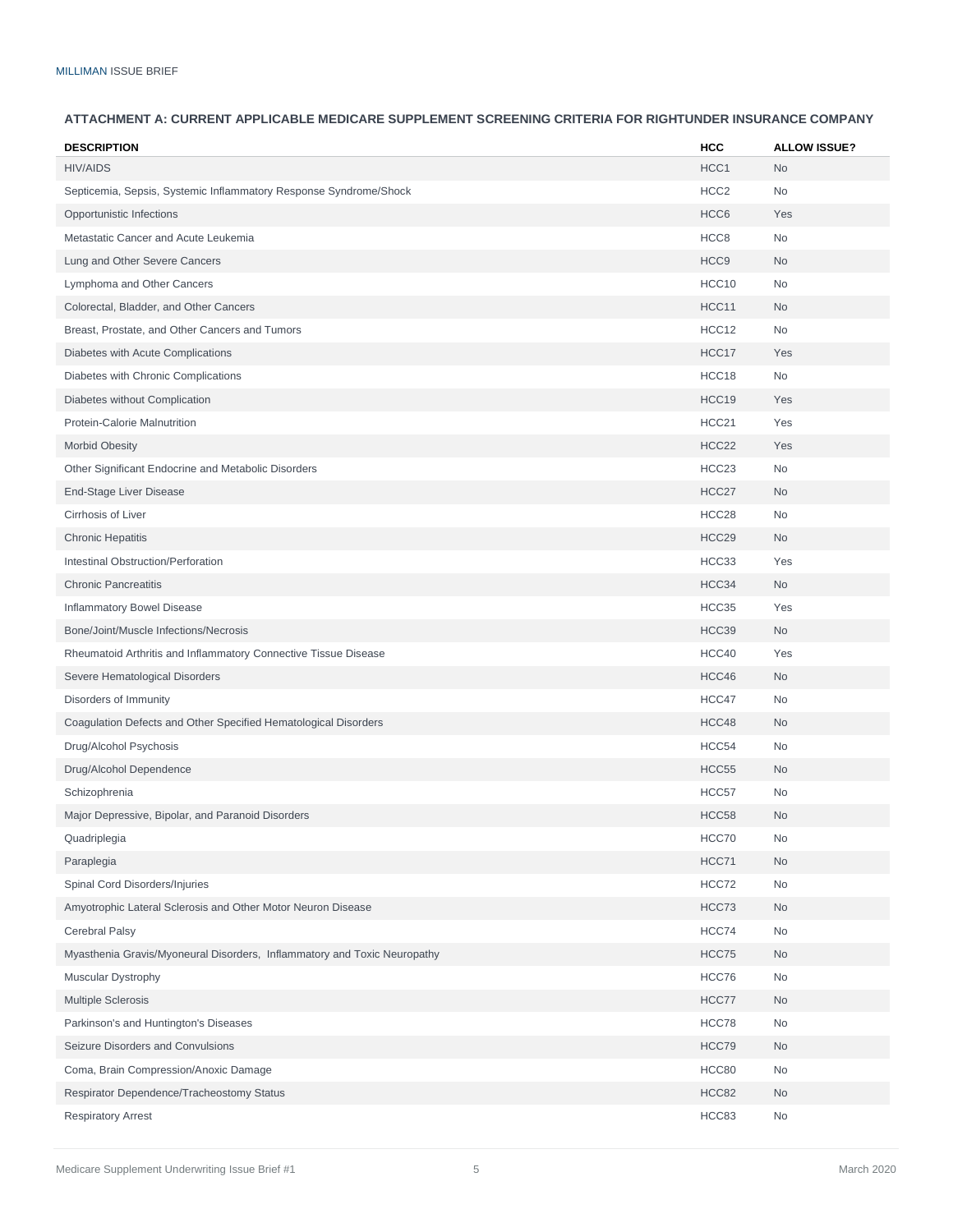#### **ATTACHMENT A: CURRENT APPLICABLE MEDICARE SUPPLEMENT SCREENING CRITERIA FOR RIGHTUNDER INSURANCE COMPANY**

| <b>DESCRIPTION</b>                                                      | <b>HCC</b>    | <b>ALLOW ISSUE?</b> |
|-------------------------------------------------------------------------|---------------|---------------------|
| Cardio-Respiratory Failure and Shock                                    | HCC84         | <b>No</b>           |
| <b>Congestive Heart Failure</b>                                         | HCC85         | <b>No</b>           |
| Acute Myocardial Infarction                                             | HCC86         | Yes                 |
| Unstable Angina and Other Acute Ischemic Heart Disease                  | HCC87         | <b>No</b>           |
| Angina Pectoris                                                         | HCC88         | <b>No</b>           |
| Specified Heart Arrhythmias                                             | HCC96         | No                  |
| Cerebral Hemorrhage                                                     | HCC99         | No                  |
| <b>Ischemic or Unspecified Stroke</b>                                   | <b>HCC100</b> | <b>No</b>           |
| Hemiplegia/Hemiparesis                                                  | <b>HCC103</b> | No.                 |
| Monoplegia, Other Paralytic Syndromes                                   | <b>HCC104</b> | <b>No</b>           |
| Atherosclerosis of the Extremities with Ulceration or Gangrene          | <b>HCC106</b> | <b>No</b>           |
| Vascular Disease with Complications                                     | <b>HCC107</b> | <b>No</b>           |
| Vascular Disease                                                        | <b>HCC108</b> | <b>No</b>           |
| <b>Cystic Fibrosis</b>                                                  | <b>HCC110</b> | <b>No</b>           |
| Chronic Obstructive Pulmonary Disease                                   | <b>HCC111</b> | No                  |
| Fibrosis of Lung and Other Chronic Lung Disorders                       | <b>HCC112</b> | <b>No</b>           |
| Aspiration and Specified Bacterial Pneumonias                           | <b>HCC114</b> | <b>No</b>           |
| Pneumococcal Pneumonia, Empyema, Lung Abscess                           | <b>HCC115</b> | <b>No</b>           |
| Proliferative Diabetic Retinopathy and Vitreous Hemorrhage              | <b>HCC122</b> | No                  |
| <b>Exudative Macular Degeneration</b>                                   | <b>HCC124</b> | <b>No</b>           |
| <b>Dialysis Status</b>                                                  | <b>HCC134</b> | <b>No</b>           |
| <b>Acute Renal Failure</b>                                              | <b>HCC135</b> | <b>No</b>           |
| Chronic Kidney Disease, Stage 5                                         | <b>HCC136</b> | <b>No</b>           |
| Chronic Kidney Disease, Severe (Stage 4)                                | <b>HCC137</b> | <b>No</b>           |
| Pressure Ulcer of Skin with Necrosis Through to Muscle, Tendon, or Bone | <b>HCC157</b> | Yes                 |
| Pressure Ulcer of Skin with Full Thickness Skin Loss                    | <b>HCC158</b> | Yes                 |
| Chronic Ulcer of Skin, Except Pressure                                  | <b>HCC161</b> | Yes                 |
| Severe Skin Burn or Condition                                           | <b>HCC162</b> | Yes                 |
| Severe Head Injury                                                      | <b>HCC166</b> | Yes                 |
| Major Head Injury                                                       | <b>HCC167</b> | Yes                 |
| Vertebral Fractures without Spinal Cord Injury                          | <b>HCC169</b> | Yes                 |
| Hip Fracture/Dislocation                                                | <b>HCC170</b> | No                  |
| Traumatic Amputations and Complications                                 | <b>HCC173</b> | No                  |
| Complications of Specified Implanted Device or Graft                    | <b>HCC176</b> | No                  |
| Major Organ Transplant or Replacement Status                            | <b>HCC186</b> | No                  |
| Artificial Openings for Feeding or Elimination                          | <b>HCC188</b> | Yes                 |
| Amputation Status, Lower Limb/Amputation Complications                  | <b>HCC189</b> | No                  |